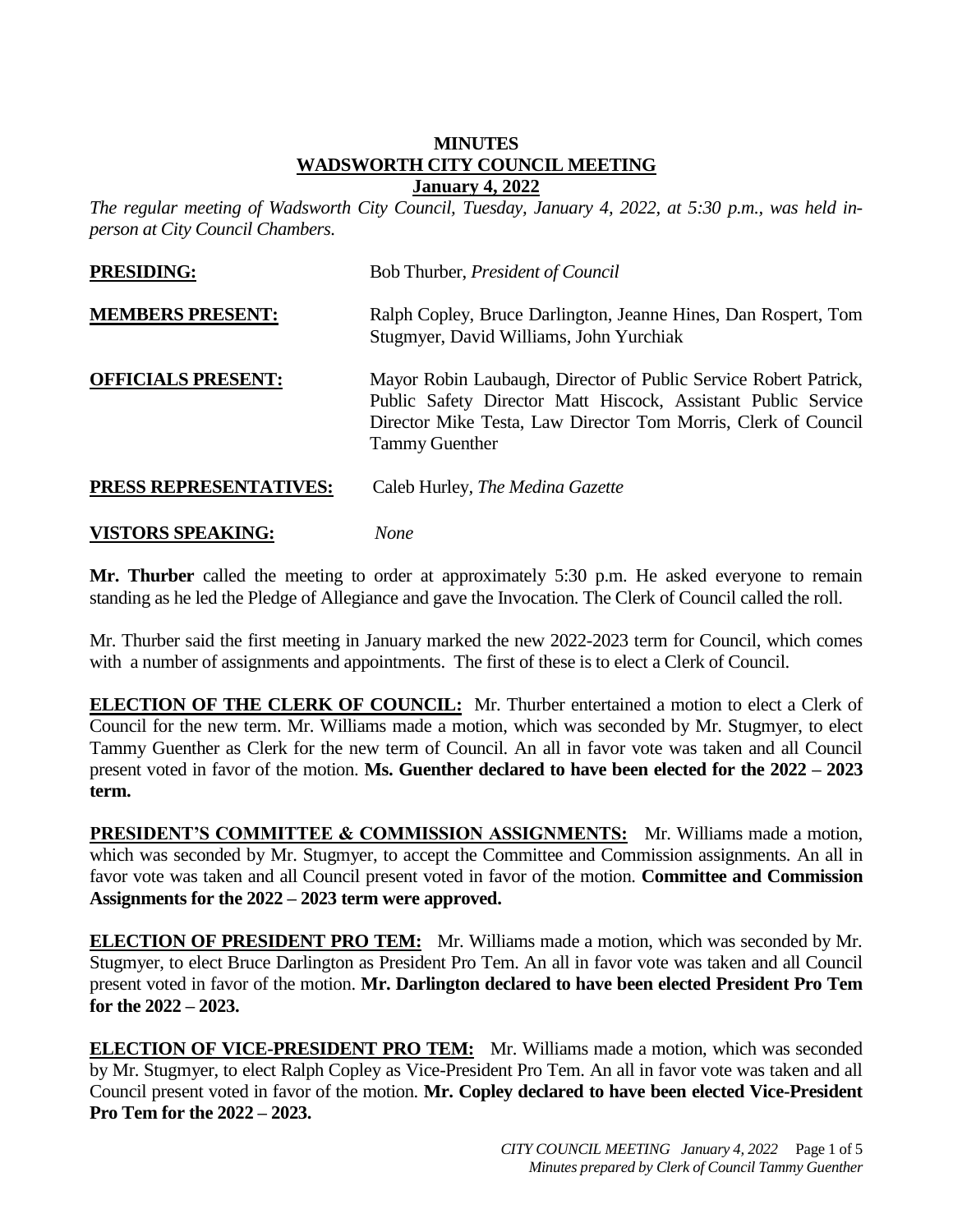**APPROVAL FOR THE RULES OF COUNCIL 2022-2023:** Mr. Thurber asked for approval for the Rules of Council with proposed amendments as distributed to all Council Members, for the 2022-2023 term. Mr. Williams made a motion, which was seconded by Mr. Stugmyer, to accept the proposed Rules of Council for the new term. An all in favor vote was taken and all Council present voted in favor of the motion. **Rules of Council 2022 – 2023 were adopted.**

**MINUTES:** Mr. Williams made a motion, which was seconded by Mr. Stugmyer, to adopt the minutes of the Council meeting **December 21, 2021**. An all-in-favor vote was taken and all Council members present voted in favor of the motion. **THE COUNCIL MEETING MINUTES OF DECEMBER 21, 2021 WERE APPROVED.**

### **VISITORS SPEAKING:** *None*

### **CORRESPONDENCE:** *None*

### *LEGISLATION***:**

*The following legislation was read for the first time and acted upon as follows:*

**ORDINANCE NO. 22-001 (1st RDG.): AN ORDINANCE AUTHORIZING THE EXECUTION OF A HOUSING REVOLVING LOAN FUND ADMINISTRATION AGREEMENT WITH THE STATE OF OHIO, DEVELOPMENT SERVICES AGENCY AND DECLARING AN EMERGENCY**

- Sponsored by Council Member Thomas Stugmyer
- Discussed by Economic Development & Planning Committee December 6, 2021

Mr. Stugmyer made a motion, which was seconded by Mr. Williams, to suspend the three reading rule on Ordinance No. 22-001. A roll call vote was taken. Ayes: Darlington, Hines, Stugmyer, Rospert, Copley, Williams, Yurchiak. Nays: none. Mr. Stugmyer called the question. Mr. Thurber called for a vote. A roll call vote was taken. Ayes: Hines, Stugmyer, Rospert, Copley, Williams, Yurchiak, Darlington. Nays: none. **Ordinance No. 22-001 declared to have been adopted January 4, 2022.**

## **ORDINANCE NO. 22-002 (1st RDG.): AN ORDINANCE AUTHORIZING THE DIRECTOR OF PUBLIC SAFETY TO NEGOTIATE AND ENTER INTO A CONSTRUCTION MANAGEMENT AGREEMENT FOR THE NEW FIRE STATION HEADQUARTERS FOR PRECONSTRUCTION SERVICES AND DECLARING AN EMERGENCY**

- Sponsored by Council Member Ralph Copley
- Discussed by Public Safety Committee December 21, 2021

Mr. Copley made a motion, which was seconded by Mr. Williams, to suspend the three reading rule on Ordinance No. 22-002. A roll call vote was taken. Ayes: Stugmyer, Rospert, Copley, Williams, Yurchiak, Darlington, Hines. Nays: none. Mr. Copley called the question. Mr. Thurber called for a vote. A roll call vote was taken. Ayes: Rospert, Copley, Williams, Yurchiak, Darlington, Hines, Stugmyer. Nays: none. **Ordinance No. 22-002 declared to have been adopted January 4, 2022.**

# **ORDINANCE NO. 22-003 (1st RDG.): AN ORDINANCE AUTHORIZING THE MAYOR TO ENTER INTO A COMMUNITY REINVESTMENT AREA AGREEMENT WITH SOPREMA U.S.A. INC.** A**ND DECLARING AN EMERGENCY**

- Sponsored by Council Member Thomas Stugmyer
- Discussed by Economic Development & Planning Committee December 6, 2021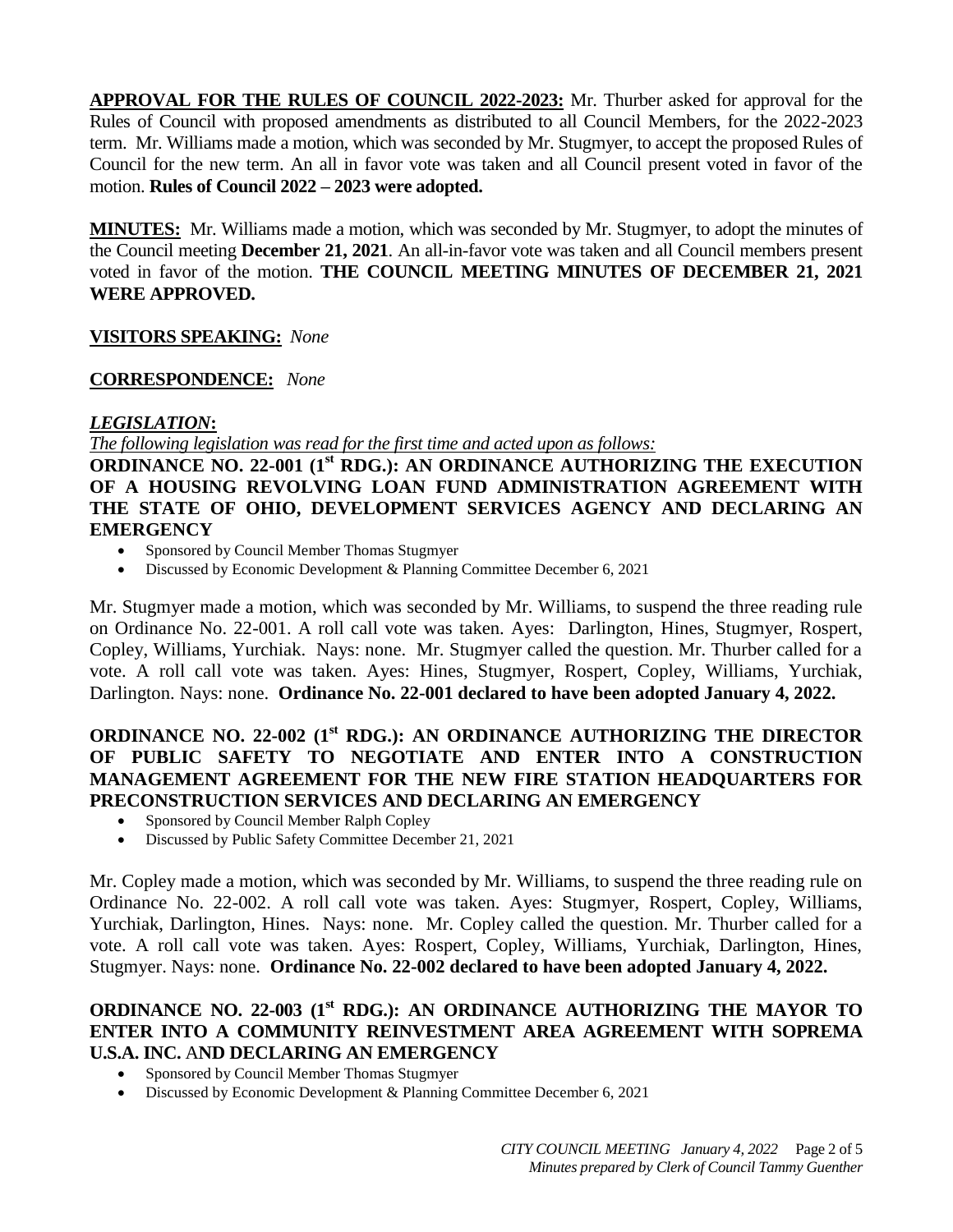Mr. Stugmyer made a motion, which was seconded by Mr. Williams, to suspend the three reading rule on Ordinance No. 22-003. A roll call vote was taken. Ayes: Copley, Williams, Yurchiak, Darlington, Hines, Stugmyer, Rospert. Nays: none. Mr. Stugmyer called the question. Mr. Thurber called for a vote.A roll call vote was taken. Ayes: Williams, Yurchiak, Darlington, Hines, Stugmyer, Rospert, Copley. Nays: none. **Ordinance No. 22-003 declared to have been adopted January 4, 2022.**

### *The following legislation was read for the second time, having been previously read at different meetings on different days, and acted upon as follows:*

**ORDINANCE NO. 21-121 (2<sup>nd</sup> RDG.): AN ORDINANCE AUTHORIZING AND DIRECTING THE DIRECTOR OF PUBLIC SERVICE TO ADVERTISE FOR AND RECEIVE BIDS AND TO ENTER INTO A CONTRACT FOR PHASE 2 – SOUTHWEST PARKING LOT WITH CONCRETE PAVEMENT; INTERLOCKING PAVERS; LANDSCAPING; STORM SEWER; PRIVATE SIDEWALKS, DECKING, STEPS, PARKING AREAS, DRIVEWAYS, PATIOS, ADA ACCESSIBLE RAMPS, DOWNSPOUTS, LANDSCAPING; GRADING; SIDEWALK; CURBING; REPAIRS TO PHASE 1 – SOUTHWEST PARKING LOT; AND OTHER SURFACE IMPROVEMENTS AND DECLARING AN EMERGENCY**

Sponsored by Council Member David Williams

Mr. Williams made a motion, which was seconded by Mr. Copley, to place Ordinance No. 21-121 on third reading. An all in favor vote was taken and a majority Council voted in favor of the motion, with the exception of Mr. Williams, who was opposed. **Ordinance No. 21-121 advanced to third reading for the meeting of January 18, 2022.**

That concluded the legislation for the evening.

**OTHER BUSINESS:** Mr. Thurber welcomed their newest member of Council, Mr. Rospert, and thanked him. Mr. Rospert was a Council At-Large member and it was good to have him. Mr. Thurber also joked that people should feel free to call Mr. Rospert day or night.

Mr. Thurber also thanked Ms. Guenther. Coming up for a new year, there were all kinds of things she had to do, a lot of paperwork, and she did it with grace.

He asked for any other business from Council members or the Administration.

### *Law Director Report*

Mr. Morris thanked the Council President for allowing him to complete his statutory duty. Once a year, he was required, at the first meeting in January, as the City Law Director to deliver an annual report of the Law Department. By statute, he had to tell them three things.

The first item to report was "the business of the office," which included two, distinct activities in the Law Department. They were general counsel for the \$100M corporation that was the City of Wadsworth. They drafted and reviewed contracts and legislation; dealt with land sales, acquisitions; and dealt with uniquely public law that included open records and open meetings. They provided legal advice to all departments and help with all civil litigation, from basically negotiating contracts for the purchase of salt to telling pushy lawyers to pound salt. That was what they did in the Law Department.

*CITY COUNCIL MEETING January 4, 2022* Page 3 of 5 Typically, the Law Department of a \$100M corporation consisted of a small army of lawyers at their beck and call. They had two lawyers – himself and Brad Proudfoot, who was Mr. Morris' assistance, along with two paralegals, Jessica Chamberlin and Brenda Fisher. They certainly could not do what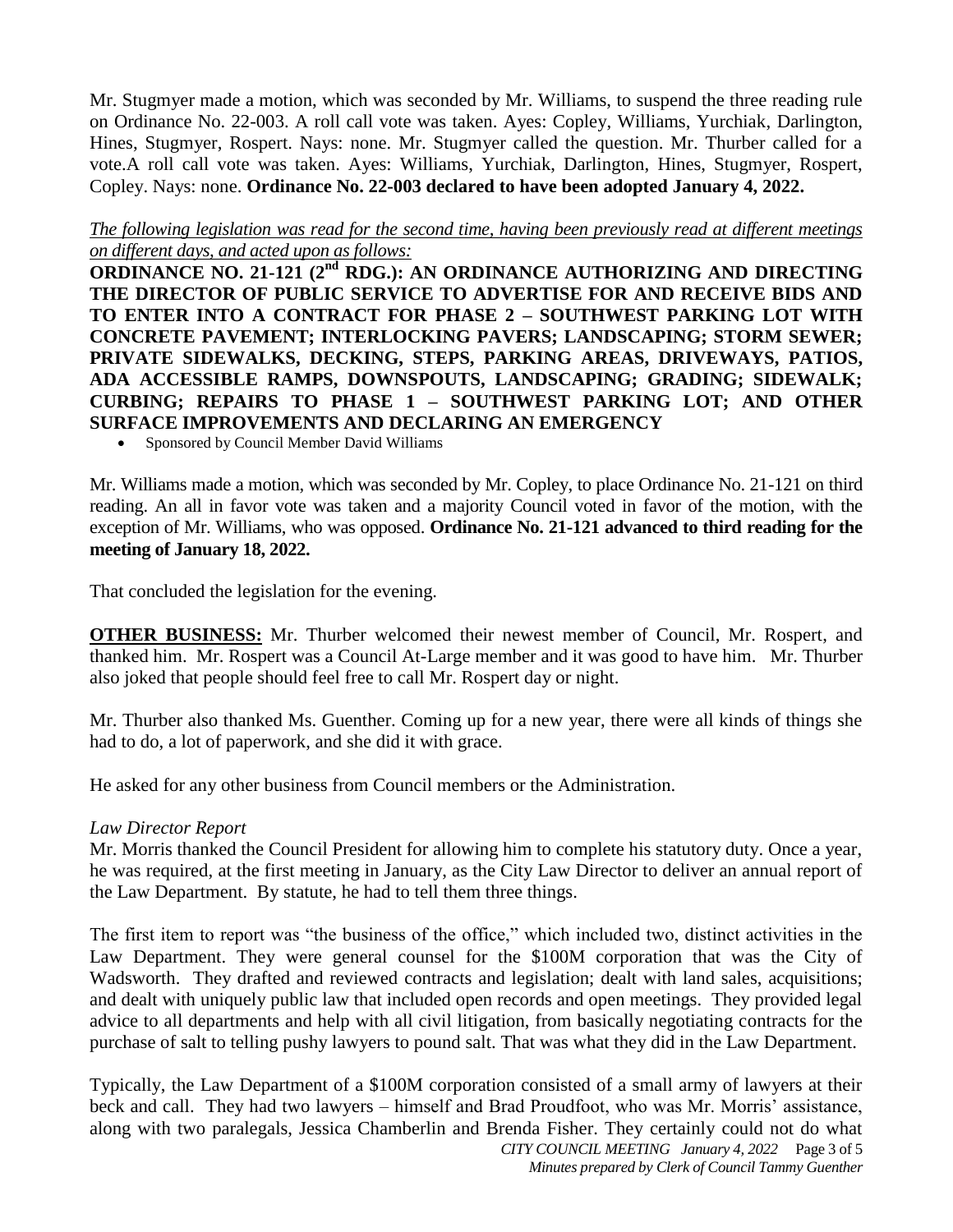they did without their competence. They certainly appreciated that, Mr. Morris said.

The second duty in the Law Department office was to prosecute cases in the Wadsworth Municipal Court. About 600 times a year, somebody went in front of Judge McIlvaine to say they were not guilty of the charge they were charged with, at which time, the case came to him and Mr. Proudfoot to either negotiate some type of plea or to take it to trial. They did try many cases. There were 12 jury trials in 2021, which was a lot, and considering Covid had limited their jury pools on occasion.

They also had five to 10 times a week that they had trials with Judge McIlvaine, which could be as simple as a speeding case to as serious as domestic violence.

The Law Department gave seminars and legal updates to the Wadsworth Police Department. The helped train as much as they could and were available as much as needed, which meant 24/7.

They had north of a 95% conviction rate, which was most impressive but not most important. The most important thing they did was to provide justice not only through the State of Ohio, but for the victims of crimes and also protecting the rights of the defendants because they were citizens of Wadsworth too.

The second thing that Mr. Morris must report to Council by statute was monies collected by the office. This had always been a zero number; however, they changed this year. For some smaller jurisdictions in the area, such as the Village of Westfield, Gloria Glens, and even (believe it or not) the Westfield Insurance Company, and the bank thereof, had its only police force, the Wadsworth Law Department would prosecute them for a small, nominal fee. It went to the general fund. While not a big number, it was around \$750.00 that the department did last year. Mr. Morris' plan was to put it against any requests for court orders to re-pay for psycho-diagnostic if someone plead guilty by reason of insanity. He knew that got under the skin of some Council members in the past. He hoped to never ask them for any money again. They would try to take it from that fund. That was the plan.

The third thing that he must advise was "any matter that he deemed proper to promote good government and the welfare of the City." Mr. Morris was not exactly sure what that meant, but he would share them an example of how all of the different roles of the Law Department came together in one case.

There was a man over the year who was camping in the right-of-way, about two feet from the curb. The Administration, Council and City Employees expressed concern to him about how safe this was, how sanitary it was, especially when the snow came. The snow plow driver was concerned about the man's safety. They conducted the legal research and found that the code lacked a remedy for protecting this man from himself and the decisions he was making. So, they drafted an ordinance. It was the first of its kind, partially based on a court of appeals case out of Colorado. They made it illegal to camp in the public right-of-way if it was done by choice, but not by necessity. In other words, they did not make the status of being homeless, illegal; but made it illegal to choose to camp in the public right-of-way when one had available options.

They were litigated as to the constitutionality of this ordinance in Wadsworth Municipal Court. In federal court, they were also sued. They resolved both of those cases successfully. There was a jury trial for this individual, in which he was convicted in a few minutes.